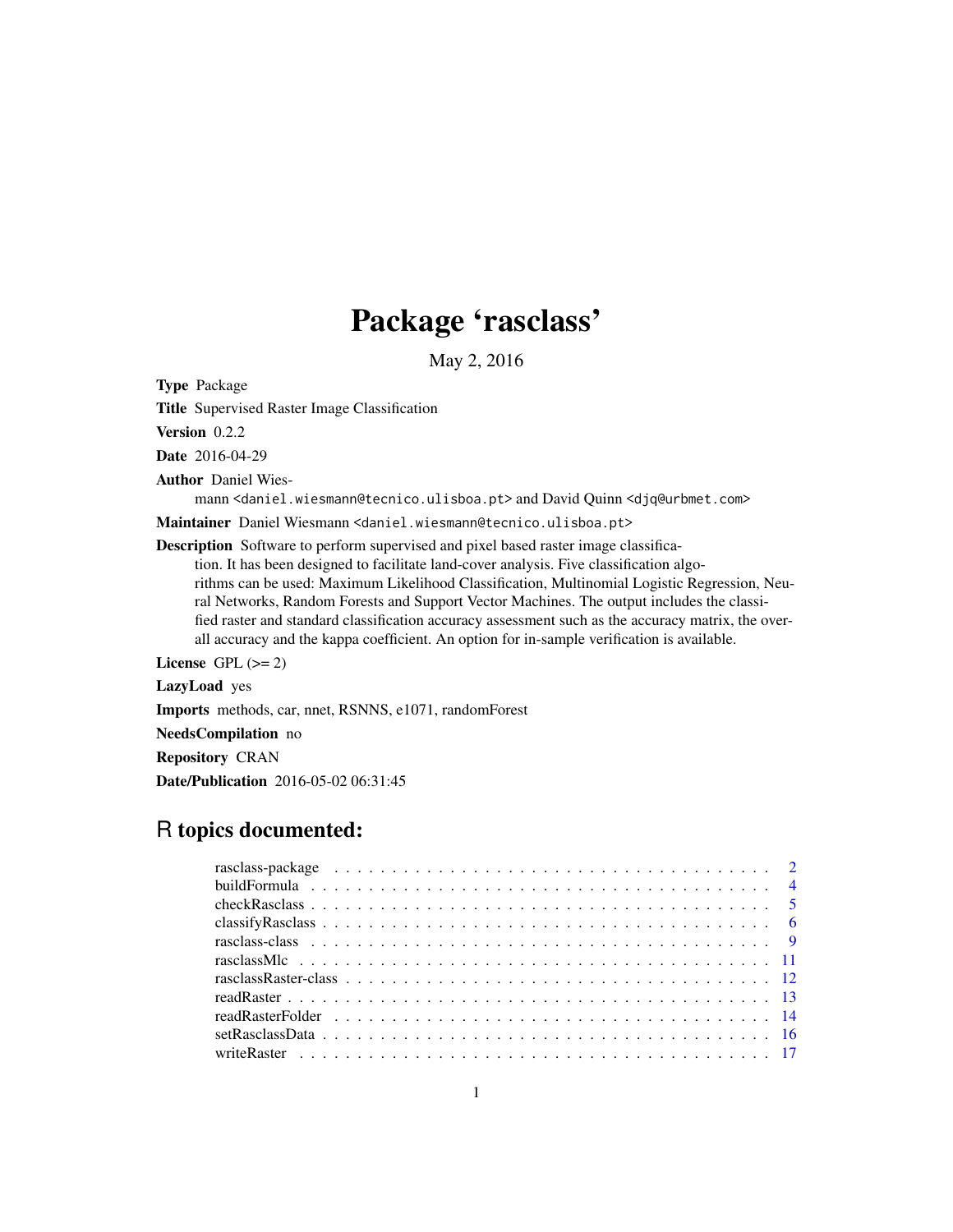#### <span id="page-1-0"></span>**Index** 2008 **Index** 2008 **Index**

<span id="page-1-1"></span>rasclass-package *Supervised Raster Image Classification*

#### <span id="page-1-2"></span>**Description**

This package is built to perform supervised, per-pixel based raster image classification.

# Details

The raster image classification is carried out by calling a sequence of functions that load data, calculate the classification grid and produce an accuracy assessment of the classification.

The package contains the [readRasterFolder](#page-13-1) function to load a set of external data layers from a folder containing raster images in the ESRI asciigrid format (*.asc* file extension). All files in the specified folder are parsed and stored in a [rasclass-class](#page-8-1) object. The requirements for reading the input raster files is that they are all in the same projection, are aligned and have the same grid-size (i.e. all raster files should have the same header). Furthermore one raster file has to be specified as sample data. Alternatively, data can also converted into the rasclass format from a dataframe using the [setRasclassData](#page-15-1) function.

For the classification, the package contains five supervised, per-pixel classification methods: Maximum Likelihood Classification, Multinomial Logistic Regression, Neural Networks, Random Forests and Support Vector Machines. There is only one classification function [classifyRasclass](#page-5-1) and the algorithm can be specified with as an argument. The output of the classifications is the classified raster grid and standard accuracy assessment indicators, including user and producer accuracies, the overall accuracy, the confusion matrix and the kappa coefficient.

# Author(s)

Daniel Wiesmann <daniel.wiesmann@ist.utl.pt> and David Quinn <djq@mit.edu>

# See Also

[rasclass-class](#page-8-1), [rasclassRaster-class](#page-11-1), [readRaster](#page-12-1), [writeRaster](#page-16-1), [readRasterFolder](#page-13-1), [setRasclassData](#page-15-1), [buildFormula](#page-3-1), [checkRasclass](#page-4-1), [rasclassMlc](#page-10-1), [classifyRasclass](#page-5-1)

#### Examples

```
## Not run:
# If available, load data from external folder
object <- readRasterFolder(path = "mypath", samplename = "mysample",
filenames = c('myvar1.asc', 'myvar2.asc'))
```
## End(Not run)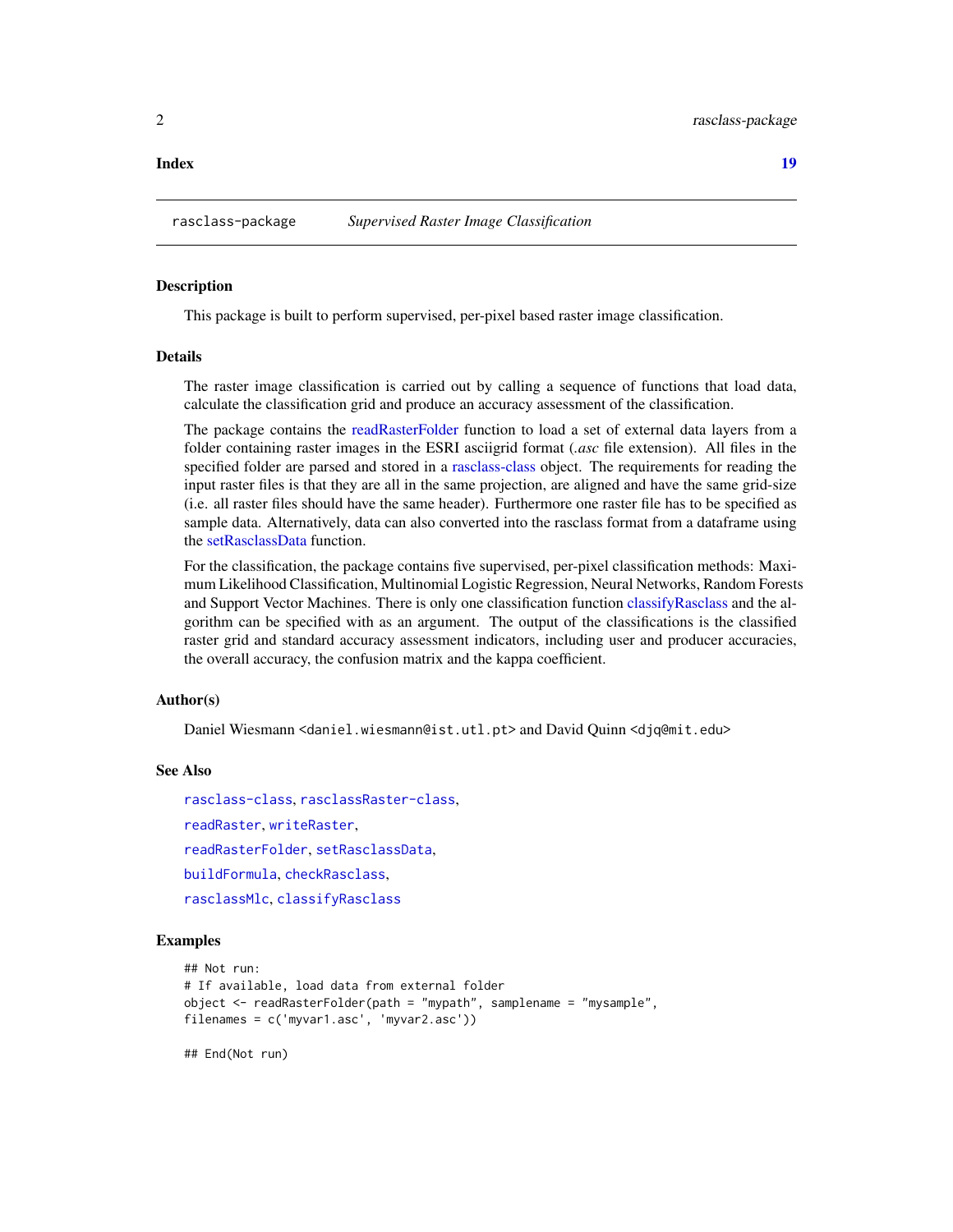```
# For this example, create artificial data
mysample <- c(rep(rep(c(1,2), each = 25), 25), rep(rep(c(3,4), each = 25), 25))mysample <- mysample + sample(c(0, NA), 2500, replace = TRUE, prob = c(1, 50))
myvar1 <- rep(1:50, each = 50) + rnorm(2500, 0, 5)
myvar2 <- rep(rep(1:50), 50) + rnorm(2500, 0, 5)
newdata <- data.frame(mysample, myvar1, myvar2)
# Prepare a rasclass object using the dataframe and specifying raster properties
object <- new('rasclass')
object <- setRasclassData(newdata, ncols = 50, nrows = 50,
xllcorner = 0, yllcorner = 0, cellsize = 1, NAvalue = -9999,
samplename = 'mysample')
# Classify using each algorithm once
outlist <- list()
outlist[['maximumLikelihood']] <- classifyRasclass(object, method = 'maximumLikelihood')
summary(outlist[['maximumLikelihood']])
outlist[['logit']] <- classifyRasclass(object, method = 'logit')
summary(outlist[['logit']])
outlist[['neuralNetwork']] <- classifyRasclass(object, method = 'neuralNetwork')
summary(outlist[['neuralNetwork']])
outlist[['randomForest']] <- classifyRasclass(object, method = 'randomForest')
summary(outlist[['randomForest']])
outlist[['supportVector']] <- classifyRasclass(object, method = 'supportVector')
summary(outlist[['supportVector']])
# Store sample data as a rasclassRaster for display purposes
mysample.ras <- new('rasclassRaster')
mysample.ras@grid <- mysample
mysample.ras@nrows <- 50
mysample.ras@ncols <- 50
mysample.ras@xllcorner <- 0
mysample.ras@yllcorner <- 0
mysample.ras@cellsize <- 1
mysample.ras@NAvalue <- -9999
# Plot results of each classifier
opar \leq par(mfrow = c(2, 3))
image(mysample.ras)
title('Sample data')
for(i in 1:length(outlist)) {
image(outlist[[i]]@predictedGrid)
title(names(outlist)[[i]])
}
par(opar)
```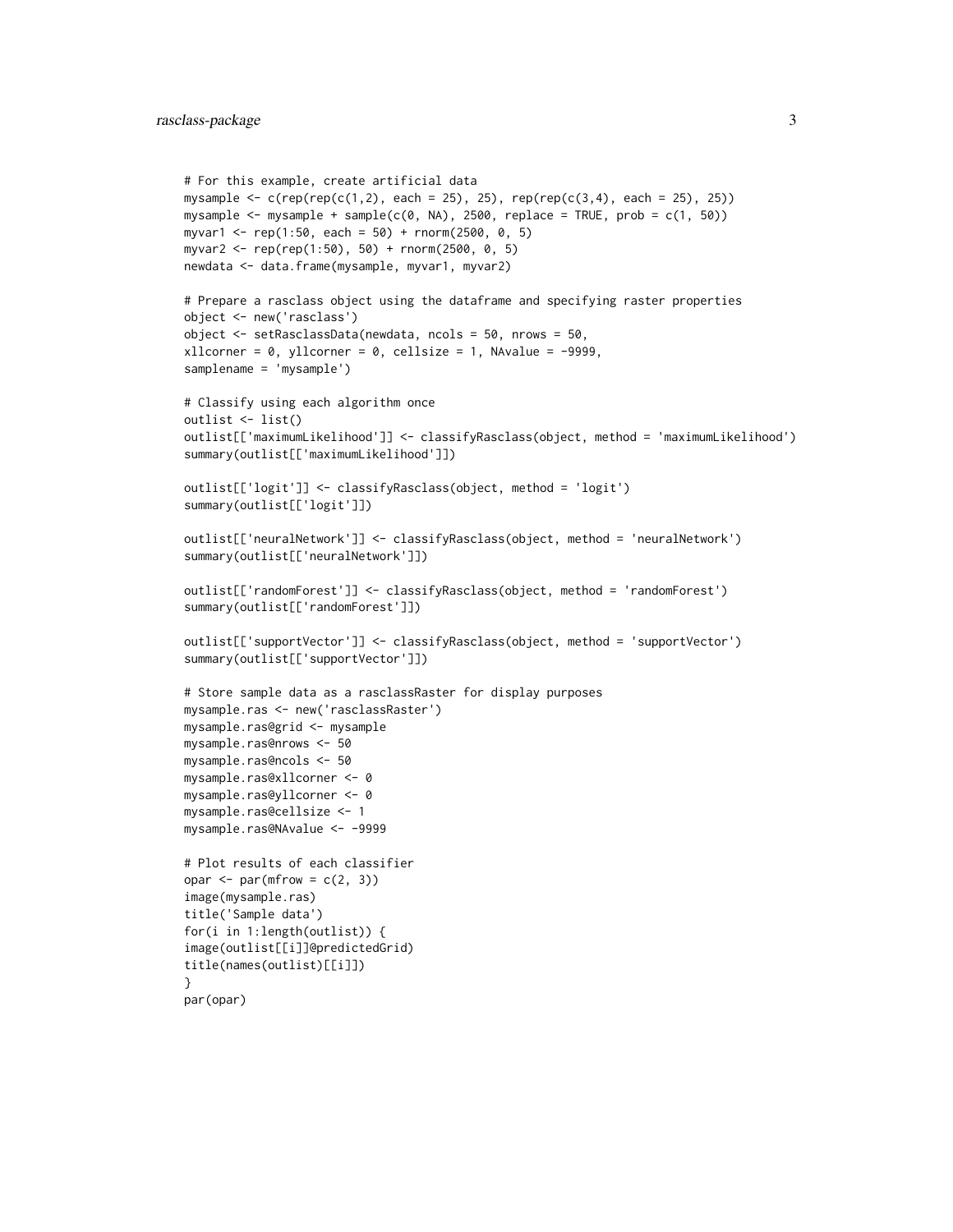<span id="page-3-1"></span><span id="page-3-0"></span>

# Description

This function builds a formula from the dataframe from the data slot in the specified rasclass object.

# Usage

buildFormula(object, varlist = NULL)

# Arguments

| object  | A rasclass-class object with non-empty data and samplename slots.             |
|---------|-------------------------------------------------------------------------------|
| varlist | An optional character vector containing the names of the variables that shall |
|         | be used in the classification algorithms.                                     |

# Details

A formula is built automatically using all the columns in the dataframe from the data slot of the specified object. The formula is stored in the call slot of the [rasclass-class](#page-8-1) object. The dependent variable in the formula will be the name specified in the samplename slot of the given input object.

If not all columns from the data slot should be used for classifiaction, the list of variables to include can be specified using the optional argument *varlist*. The samplename is specified previously when adding data to the rasclass-class object with the corresponding functions and should not be included in the varlist argument.

# Value

A [rasclass-class](#page-8-1) object with the newly built formula in the formula slot.

#### See Also

[rasclass-package](#page-1-1), [rasclass-class](#page-8-1), [rasclassRaster-class](#page-11-1), [readRaster](#page-12-1), [writeRaster](#page-16-1), [readRasterFolder](#page-13-1), [setRasclassData](#page-15-1), [checkRasclass](#page-4-1), [rasclassMlc](#page-10-1), [classifyRasclass](#page-5-1)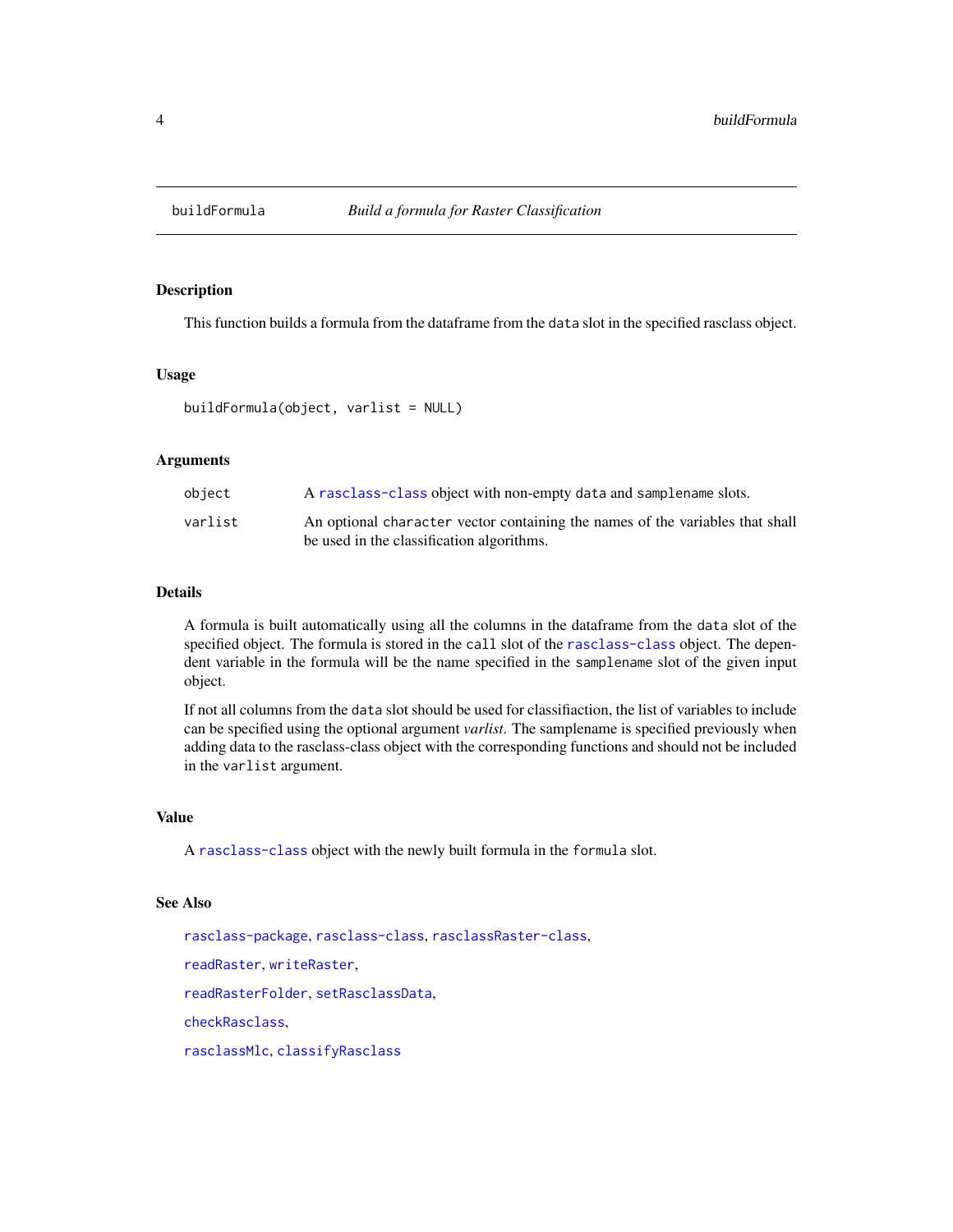# <span id="page-4-0"></span>checkRasclass 5

# Examples

```
## Not run:
# Load data from external folder
object <- readRasterFolder(path = "mypath", samplename = "mysample",
filenames = c('myvar1.asc', 'myvar2.asc'))
## End(Not run)
# For this example, create artificial data
mysample <- c(rep(rep(c(1,2), each = 25), 25), rep(rep(c(3,4), each = 25), 25))mysample <- mysample + sample(c(0, NA), 2500, replace = TRUE, prob = c(1, 10))
myvar1 <- rep(1:50, each = 50) + rnorm(2500, 0, 5)
myvar2 <- rep(rep(1:50), 50) + rnorm(2500, 0, 5)
myvar3 \leq - sample(1:2500)newdata <- data.frame(mysample, myvar1, myvar2, myvar3)
# Prepare a rasclass object using the dataframe and specifying raster properties
object <- new('rasclass')
object <- setRasclassData(newdata, ncols = 50, nrows = 50,
xllcorner = 0, yllcorner = 0, cellsize = 1, NAvalue = -9999,
samplename = 'mysample')
# Classify and show results using all columns
object <- classifyRasclass(object)
summary(object)
# Change formula to exclude one variable
object <- buildFormula(object, varlist = c('myvar1', 'myvar3'))
# Classify and show results
object <- classifyRasclass(object)
summary(object)
```
<span id="page-4-1"></span>checkRasclass *Check rasclass object for internal consistency*

#### Description

This function checks wether a rasclass-class object is internally consistent.

#### Usage

```
checkRasclass(object)
```
#### Arguments

object A [rasclass](#page-1-2) object.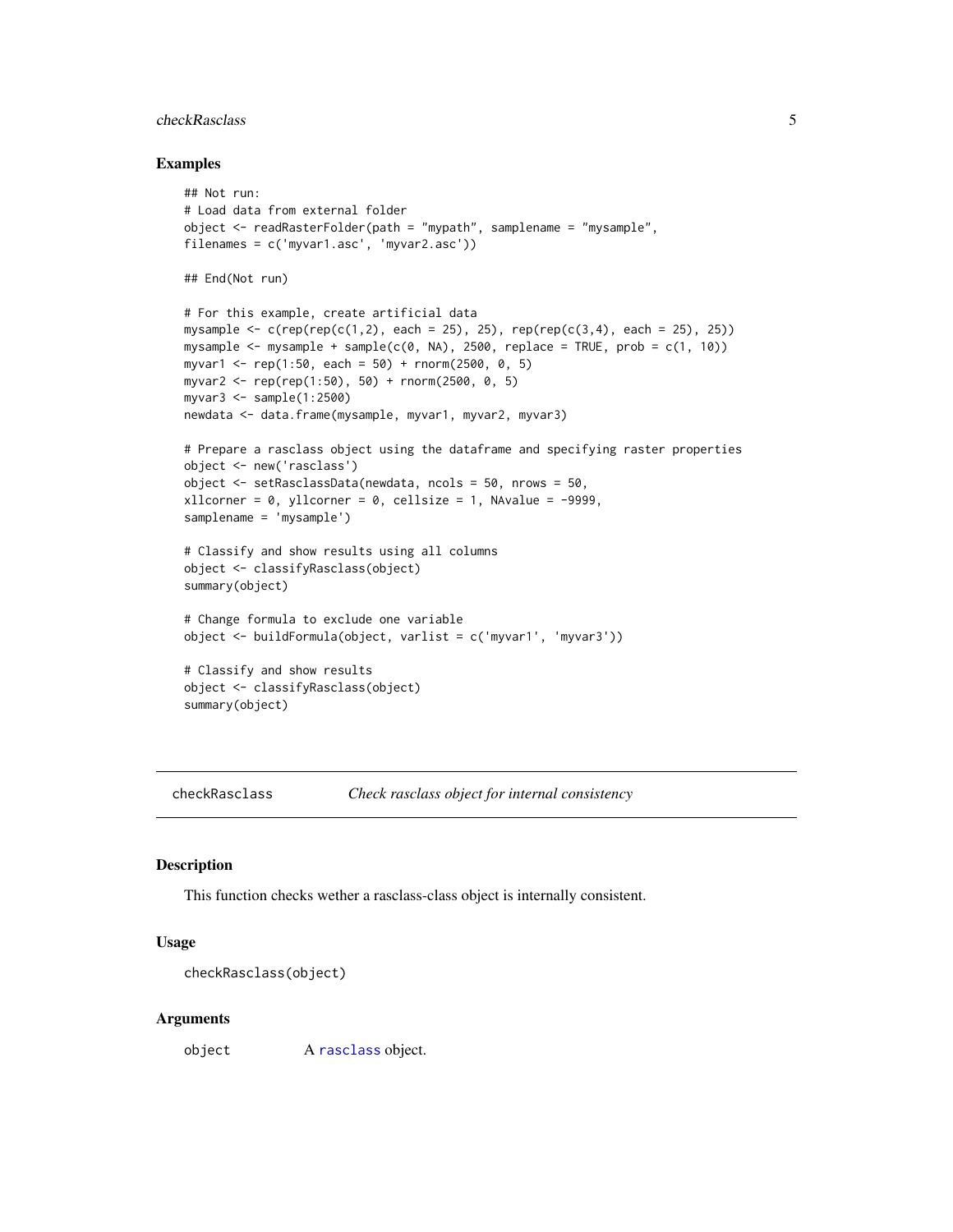# See Also

```
rasclass-package, rasclass-class, rasclassRaster-class,
readRaster, writeRaster,
readRasterFolder, setRasclassData,
buildFormula,
rasclassMlc, classifyRasclass
```
# Examples

```
# Instanciate rasclass object
object <- new('rasclass')
# Create artificial data
# For this example, create artificial data
mysample <- c(rep(rep(c(1,2), each = 25), 25), rep(rep(c(3,4), each = 25), 25))
mysample \leq mysample + sample(c(0, NA), 2500, replace = TRUE, prob = c(1, 10))
myvar1 <- rep(1:50, each = 50) + rnorm(2500, 0, 5)myvar2 <- rep(rep(1:50), 50) + rnorm(2500, 0, 5)
newdata <- data.frame(mysample, myvar1, myvar2)
# Prepare a rasclass object using the dataframe and specifying raster properties
object <- new('rasclass')
object <- setRasclassData(newdata, ncols = 50, nrows = 50,
xllcorner = 0, yllcorner = 0, cellsize = 1, NAvalue = -9999,
samplename = 'mysample')
# The object passes the test at this point
checkRasclass(object)
# Manually change some values number of rows to an inconsitent value
object@gridSkeleton@nrows <- 12345
object@samplename <- 'wrongName'
# The rasclass object now fails the test
checkRasclass(object)
```
<span id="page-5-1"></span>classifyRasclass *Classsifier function for rasclass objects*

# **Description**

Classifies data stored rasclass objects with one of five different classification algorithms. Also predicts the resulting output grid and calculates accuracy measures (accuray matrix, overall accuracy and kappa coefficient).

# Usage

```
classifyRasclass(rasclassObj, splitfraction = 1, method = 'logit', ...)
```
<span id="page-5-0"></span>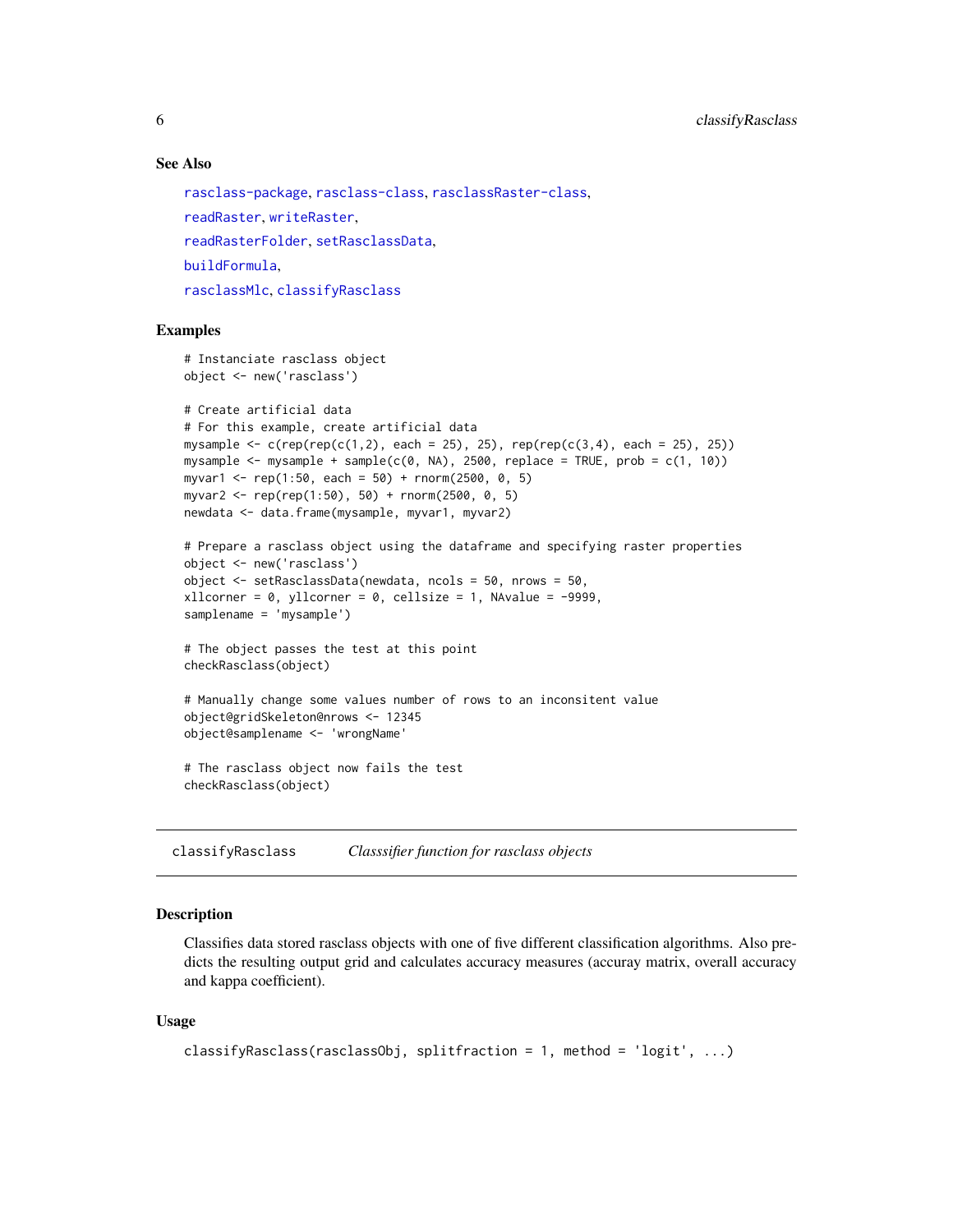# <span id="page-6-0"></span>classifyRasclass 7

# Arguments

| rasclassObj   | A rasclass-class object containing the data for classification.                                                                                                                         |
|---------------|-----------------------------------------------------------------------------------------------------------------------------------------------------------------------------------------|
| method        | An optional argument to choose the classification algorithm. The default is<br>'logit', other options are 'maximumLikelihood', 'neuralNetwork', 'randomFor-<br>est' or 'supportVector'. |
| splitfraction | An optional numeric argument specifying a fraction for in-sample verifictaion.                                                                                                          |
| $\ddots$ .    | Optional additional arguments passed on to the classification functions. This<br>can be used to run the classification algorithms with settings that are different<br>from the default. |

# Details

With this function, data is classified using one out of the following five classification algorithms: Maximum Likelihood Classification, Multinomial Logistic Regression, Neural Networks, Random Forests or Support Vector Machines (see section 'Classification methods' for details of each algorithm). The algorithm can be specified using the method argument, with 'logit' as default. Most classification algoritms are imported from other packages. To choose specific settings for the chosen algorithm, additional arguments specified in '. . . ' will be passed on to the classification function.

The optional argument 'splitfraction' can be used for *in-sample verfication*. If 'splitfraction' differs from zero, the data will be randomly split into two parts with the fraction specified. The classification model will then be trained on one fraction and the other fraction will be used for prediction. The accuracy measures are then calculated as an in-sample verification, only comparing accuracy in data that was not used for training the model. The 'training' slot of the rasclass object stores the splitting information as a logical vector.

Details of each classification algortithm are described below.

#### Value

A [rasclass-class](#page-8-1) object, containing the classified raster, the classification object itself and standard accuracy measures: accuracy matrix, user and producer accuracies, overall accuracy and the kappa coefficient. All the outputs are stored in their corresponding slots of the output object.

# Classification methods

The classification methods used here are mostly imported from other packages. The description of the details of the classifiers can be found in the documentation files of the imported functions. An algorithm can be chosen using the method argument. To pass arguments to the chosen classifier, additional arguments can be given that are passed on to the classifier functions.

## *Gaussian Maximum Likelihood Classifier*

The maximum likelihood classifier is implemented directly in this package. It is a parametric classifier and assumes normal probability distributions in each class. Detailed descriptions of the classifier can be found in the paper by Paola (2005) or in standard textbooks. Specify 'maximumLikelihood' in the methods argument to use this algorithm.

#### *Multinomial Logistic Regression*

The logit algorithm is imported from the [multinom](#page-0-0) function in the [nnet](#page-0-0) package. Details can be found in the documentation of the functions. Specify 'logit' in the methods argument to use this algorithm.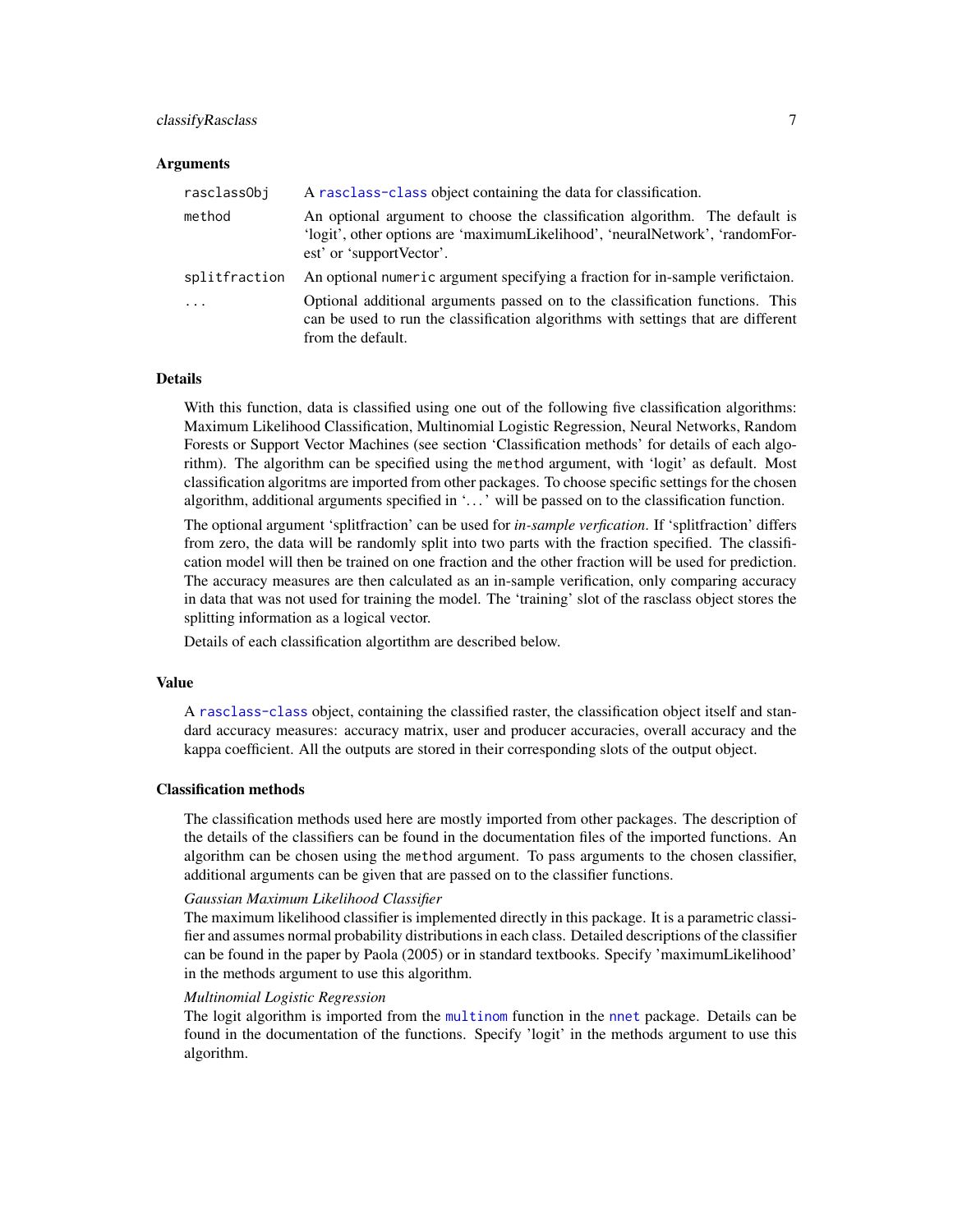# <span id="page-7-0"></span>*Neural Networks*

Neural networks are implemented in the R Stuttgart Neural Network Simulator package. The func-tion used for classification is the m<sub>1</sub>p function from the [RSNNS](#page-0-0) package. Specify 'neuralNetwork' in the methods argument to use this algorithm.

#### *Random Forests*

The Random Forest classifier is imported from the [randomForest](#page-0-0) package using the [randomForest](#page-0-0) function. Specify 'randomForest' in the methods argument to use this algorithm.

# *Support Vector Machines*

Support Vector Machines are implemented in R in the e1071 package, which is an interface for the external C library libsvm. The function used for claassification is [svm](#page-0-0). Specify 'supportVector' in the methods argument to use this algorithm.

# References

Paola, J. D., Schowengerdt, R. A. (1995). A detailed comparison of backpropagation neural network and maximum-likelihood classifiers for urban land use classification. *IEEE Transactions on Geoscience and Remote Sensing*, 33(4), 981-996.

# See Also

[rasclass-package](#page-1-1), [rasclass-class](#page-8-1), [rasclassRaster-class](#page-11-1), [readRaster](#page-12-1), [writeRaster](#page-16-1), [readRasterFolder](#page-13-1), [setRasclassData](#page-15-1), [buildFormula](#page-3-1), [checkRasclass](#page-4-1), [rasclassMlc](#page-10-1)

# Examples

```
## Not run:
# If available, load data from external folder
object <- readRasterFolder(path = "mypath", samplename = "mysample",
filenames = c('myvar1.asc', 'myvar2.asc'))
## End(Not run)
# For this example, create artificial data
mysample \leq c(rep(rep(c(1,2), each = 25), 25), rep(rep(c(3,4), each = 25), 25))
mysample \leq mysample + sample(c(0, NA), 2500, replace = TRUE, prob = c(1, 50))
myvar1 <- rep(1:50, each = 50) + rnorm(2500, 0, 5)
myvar2 <- rep(rep(1:50), 50) + rnorm(2500, 0, 5)
newdata <- data.frame(mysample, myvar1, myvar2)
# Prepare a rasclass object using the dataframe and specifying raster properties
object <- new('rasclass')
object <- setRasclassData(newdata, ncols = 50, nrows = 50,
x11 corner = 0, y11 corner = 0, cellsize = 1, NAvailable = -9999,
samplename = 'mysample')
```
# Classify using each algorithm once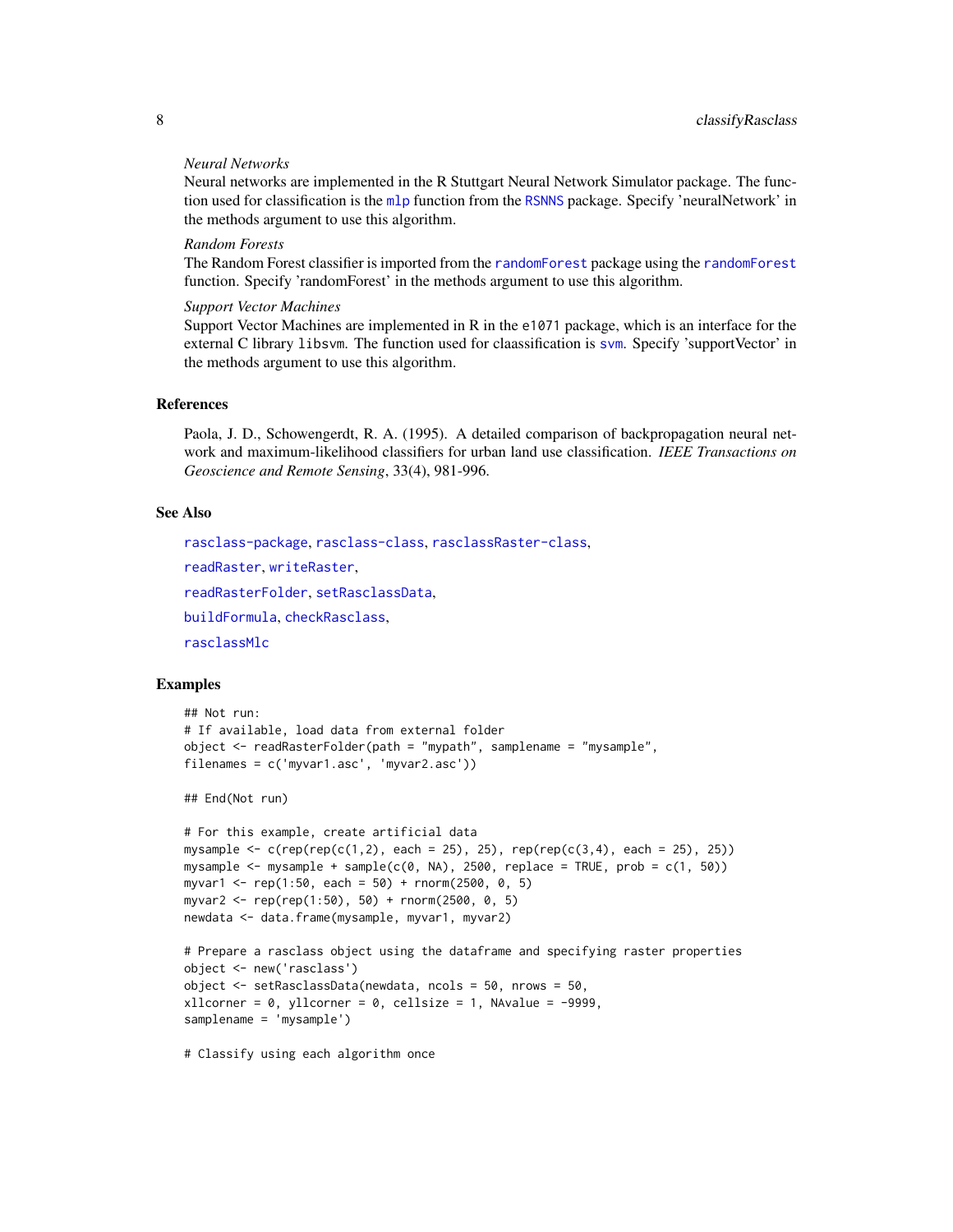```
outlist <- list()
outlist[['maximumLikelihood']] <- classifyRasclass(object, method = 'maximumLikelihood')
summary(outlist[['maximumLikelihood']])
outlist[['logit']] <- classifyRasclass(object, method = 'logit')
summary(outlist[['logit']])
outlist[['neuralNetwork']] <- classifyRasclass(object, method = 'neuralNetwork')
summary(outlist[['neuralNetwork']])
outlist[['randomForest']] <- classifyRasclass(object, method = 'randomForest')
summary(outlist[['randomForest']])
outlist[['supportVector']] <- classifyRasclass(object, method = 'supportVector')
summary(outlist[['supportVector']])
# Store sample data as a rasclassRaster for display purposes
mysample.ras <- new('rasclassRaster')
mysample.ras@grid <- mysample
mysample.ras@nrows <- 50
mysample.ras@ncols <- 50
mysample.ras@xllcorner <- 0
mysample.ras@yllcorner <- 0
mysample.ras@cellsize <- 1
mysample.ras@NAvalue <- -9999
# Plot results of each classifier
opar \leq par(mfrow = c(2, 3))
image(mysample.ras)
title('Sample data')
for(i in 1:length(outlist)) {
image(outlist[[i]]@predictedGrid)
title(names(outlist)[[i]])
}
par(opar)
```
<span id="page-8-1"></span>rasclass-class *Class "rasclass"*

# **Description**

This class object is a container for all the variables used in the classification algorithms of the [rasclass](#page-1-2) package. The methods provided in the package sequentially fill the slots with data and results.

#### Objects from the Class

Objects can be created by calls of the form new("rasclass").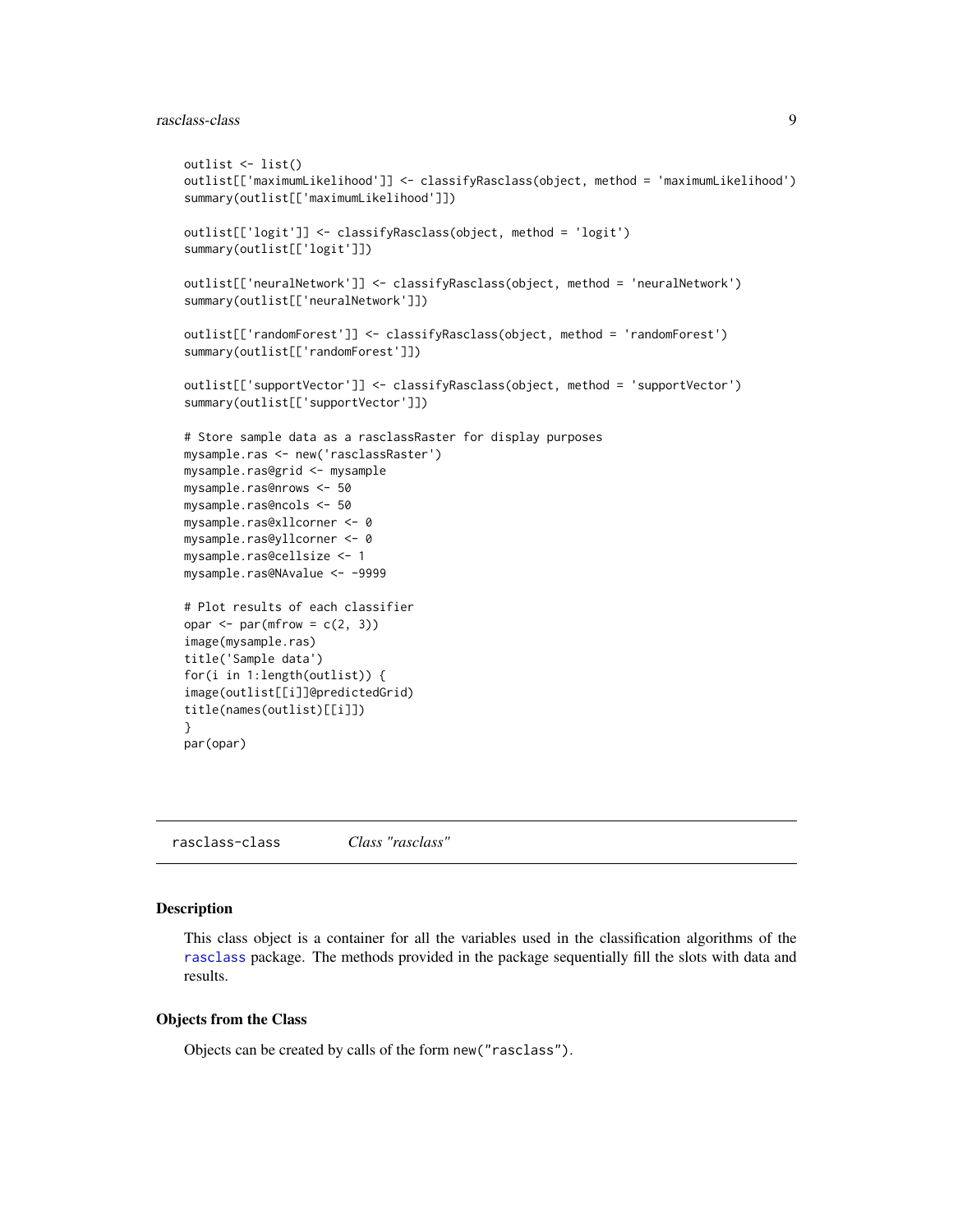<span id="page-9-0"></span>**Slots** 

path: Object of class [character](#page-0-0). The path from which the data is loaded.

data: Object of class data. frame. The dataframe that contains the data from the loaded ascii files.

- samplename: Object of class [character](#page-0-0). The name of a column in the data slot that will be used as sample in the supervised classification.
- formula: Object of class [formula](#page-0-0), storing the formula passed on to the classification algorithm.
- call: Object of class [call](#page-0-0), storing the last classification call applied to the object.
- gridSkeleton: Object of class [rasclassRaster](#page-11-2), containing the skeleton of the output grid. In the structure of rasclass-class objects, only values that are different from null in every input layer (except the sample) are considered in the analysis.
- training: Object of class [logical](#page-0-0). Is used if the the argument 'splitfraction' of the 'classifyRasclass' function has been used to split data for an in-sample verification. the vector used to split the data is stored in this slot.
- maximumLikelihood: Object of class [list](#page-0-0). This list is created when the Maximum Likelihood Classifiaction is preformed on the rasclass-class object. It containins the mean vectors and inverse covariance matrices for each class.
- randomForest: Object of class [randomForest](#page-0-0). This is created when using the Random Forest classification.
- logit: Object of class [multinom](#page-0-0). Created when using the Random Forest classification.
- neuralNetwork: Object of class, [mlp](#page-0-0). Created when using the Neural Network classification.
- supportVector: Object of class [svm](#page-0-0). Created when using the Support Vector Machines classification.
- predictedGrid: Object of class [rasclassRaster](#page-11-2). The predicted grid resulting from the classification.
- overallAccuracy: Object of class [numeric](#page-0-0). This slot is used to store the overall accuracy of the classification.
- accuracyMatrix: Object of class [matrix](#page-0-0). The accuracy matrix of the classification, including user and producer accuracies.
- kappa: Object of class [numeric](#page-0-0). The kappa accuracy coefficient of the classification, a measure for the accuracy of the classification.

# Methods

- **[buildFormula](#page-3-1)** Builds a formula for classification, based on column names of the data in rasclass object.
- [checkRasclass](#page-4-1) Checks internal consistency of rasclass object.

[classifyRasclass](#page-5-1) Classification using one of five algorithms.

[readRasterFolder](#page-13-1) Loads data from several asciigrid files in a folder.

[setRasclassData](#page-15-1) Sets data in rasclass object based on a dataframe.

[summary](#page-0-0) Prints a summary of the rasclass-object.

[image](#page-0-0) Plots the classified raster from the rasclass-object.

[View](#page-0-0) Shows the data frame in the rasclass-object.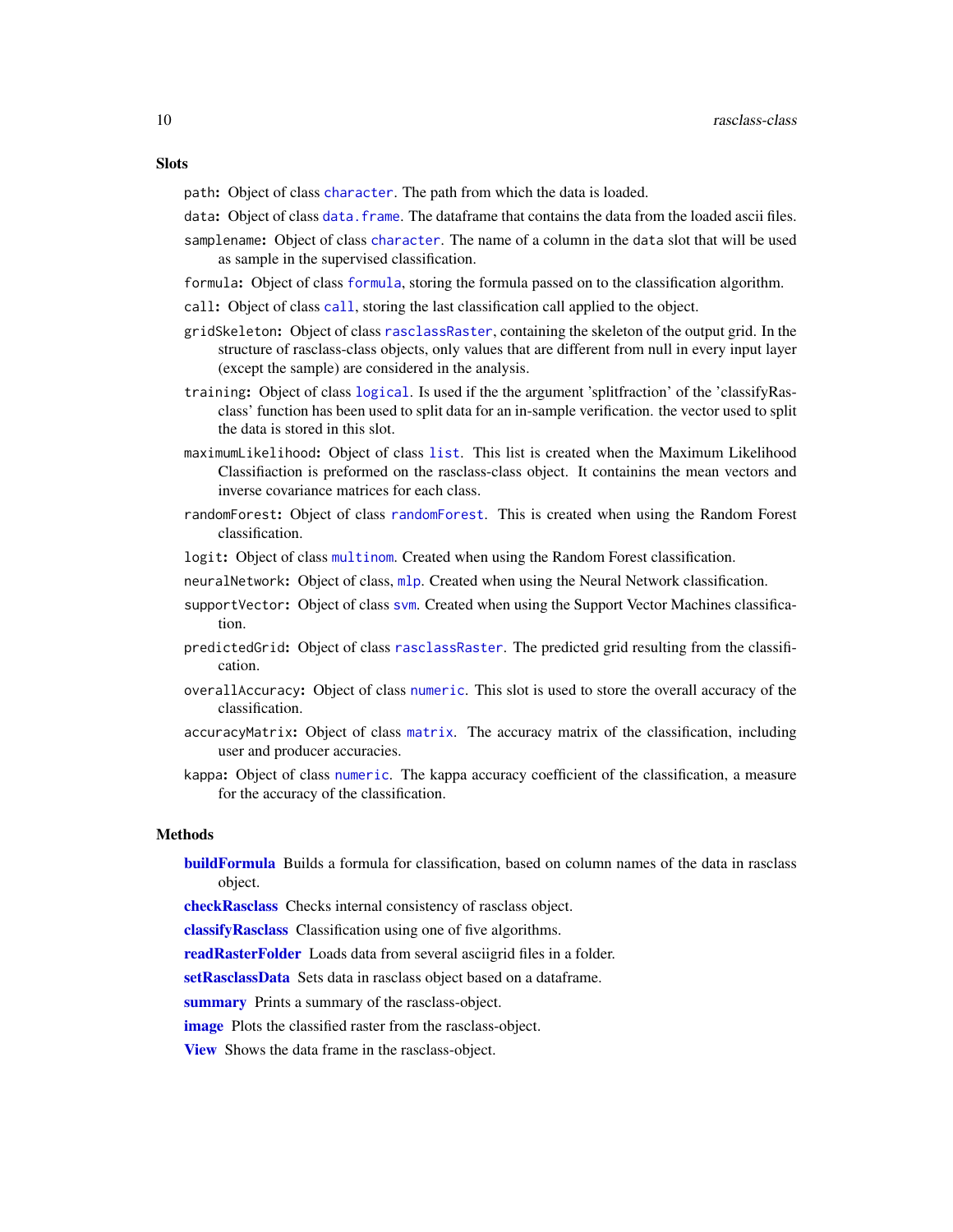#### <span id="page-10-0"></span> $r$ asclassMlc  $\qquad \qquad$  11

#### See Also

[rasclass-package](#page-1-1), [rasclassRaster-class](#page-11-1), [readRaster](#page-12-1), [writeRaster](#page-16-1), [readRasterFolder](#page-13-1), [setRasclassData](#page-15-1), [buildFormula](#page-3-1), [checkRasclass](#page-4-1), [rasclassMlc](#page-10-1), [classifyRasclass](#page-5-1)

<span id="page-10-1"></span>

rasclassMlc *Maximum likelihood classifier*

# **Description**

This function is the rasclass implementation of the Maximum Likelihood Classifier.

#### Usage

rasclassMlc(rasclassObj)

# Arguments

rasclassObj A [rasclass](#page-1-2) object.

# Details

This function is used in the wrapping function [classifyRasclass](#page-5-1) to perform Maximum Likelihood Classification. It is provided for review and possible alterations, but it is not recommended for direct use, since this function does not include accuracy assessment or in-sample verification. Therefore it is recomended to perform Maximum Likelihood Classification through the function [classifyRasclass](#page-5-1) using the 'methods' argument.

The Maximum Likelihood Classification assumes that for each class, the probability of class membership can be described by a multidimensional Gaussian probability density function. Under this assumption, the maximum likelihood estimates of the probability density function parameters are simply the mean vector and covariance matrix of the subset of each class of the training data. The probability of class membership for prediction is then determined by these estimated parameters and the classification is done by selecting the most probable class for each observation. For details see Paola & Schowengerdt (2005) or statistical textbooks.

# Value

A [rasclass-class](#page-8-1) object with the results of the Maximum Likelihood Classification.

#### References

Paola, J. D., Schowengerdt, R. A. (1995). A detailed comparison of backpropagation neural network and maximum-likelihood classifiers for urban land use classification. *IEEE Transactions on Geoscience and Remote Sensing*, 33(4), 981-996.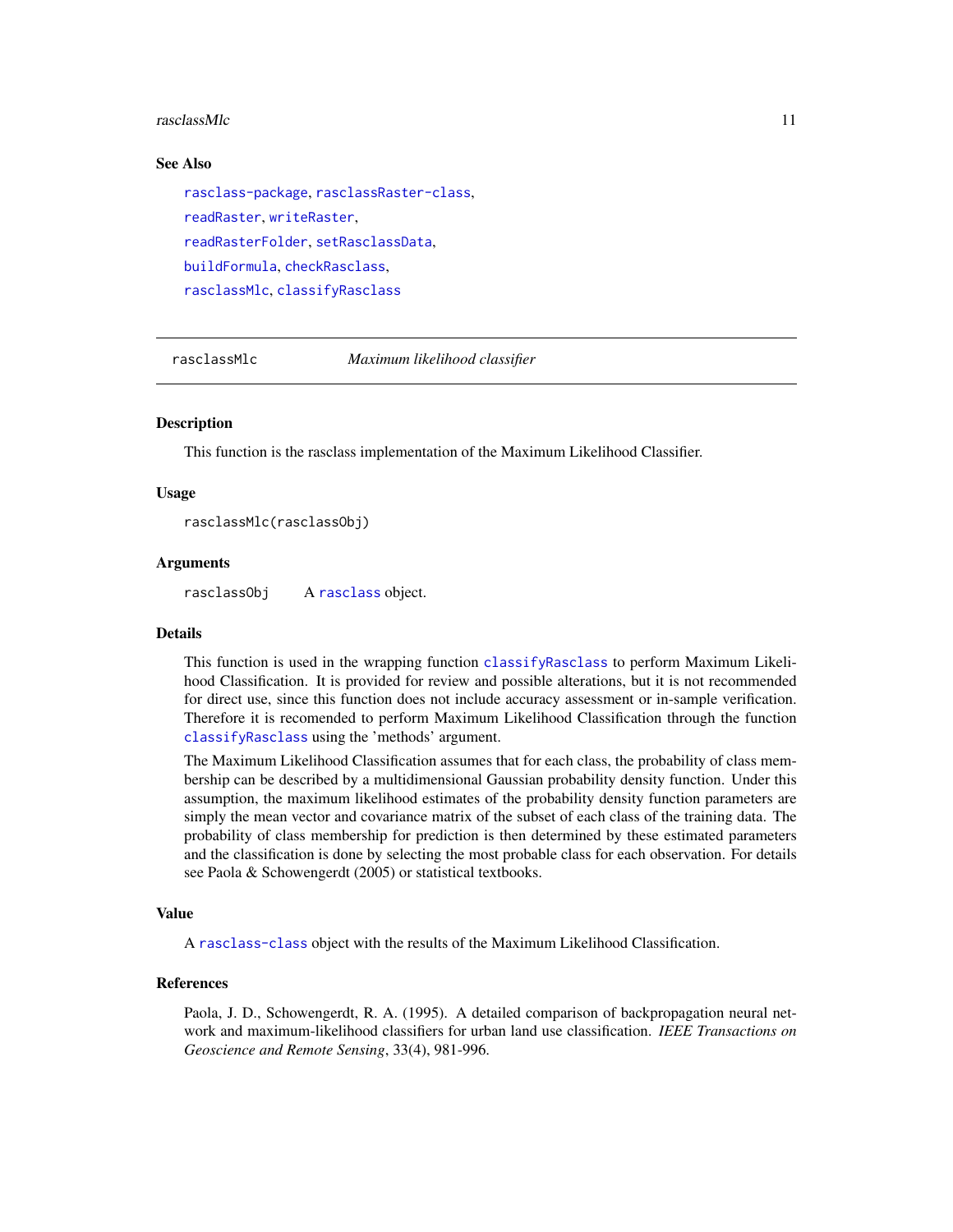# See Also

[rasclass-package](#page-1-1), [rasclass-class](#page-8-1), [rasclassRaster-class](#page-11-1), [readRaster](#page-12-1), [writeRaster](#page-16-1), [readRasterFolder](#page-13-1), [setRasclassData](#page-15-1), [buildFormula](#page-3-1), [checkRasclass](#page-4-1), [classifyRasclass](#page-5-1)

<span id="page-11-1"></span>rasclassRaster-class *Class "rasclassRaster"*

# <span id="page-11-2"></span>Description

The rasclass representation of ESRI Ascii grids.

# Objects from the Class

Objects can be created by calls of the form new('rasclassRaster').

# Slots

ncols: The number of columns of the raster grid.

nrows: The number of rows of the raster grid.

xllcorner: Coordinates of the X coordinate of the lower left corner.

yllcorner: Coordinates of the Y coordinate of the lower left corner.

cellsize: The cell size of the grid.

NAvalue: The value in the raster that represents NA values.

grid: A numeric vector containing all grid values. The rows of the grid are sequentially appended to this vector.

#### Methods

[readRaster](#page-12-1) Reads rasters from the ESRI asciifile format.

[writeRaster](#page-16-1) Writes rasters in the ESRI asciifile format.

[image](#page-0-0) Plots the rasclass-raster.

# References

ESRI ASCII raster format definition.

[http://help.arcgis.com/en/arcgisdesktop/10.0/help/index.html#/ESRI\\_ASCII\\_raster\\_](http://help.arcgis.com/en/arcgisdesktop/10.0/help/index.html#/ESRI_ASCII_raster_format/009t0000000z000000/) [format/009t0000000z000000/](http://help.arcgis.com/en/arcgisdesktop/10.0/help/index.html#/ESRI_ASCII_raster_format/009t0000000z000000/)

<span id="page-11-0"></span>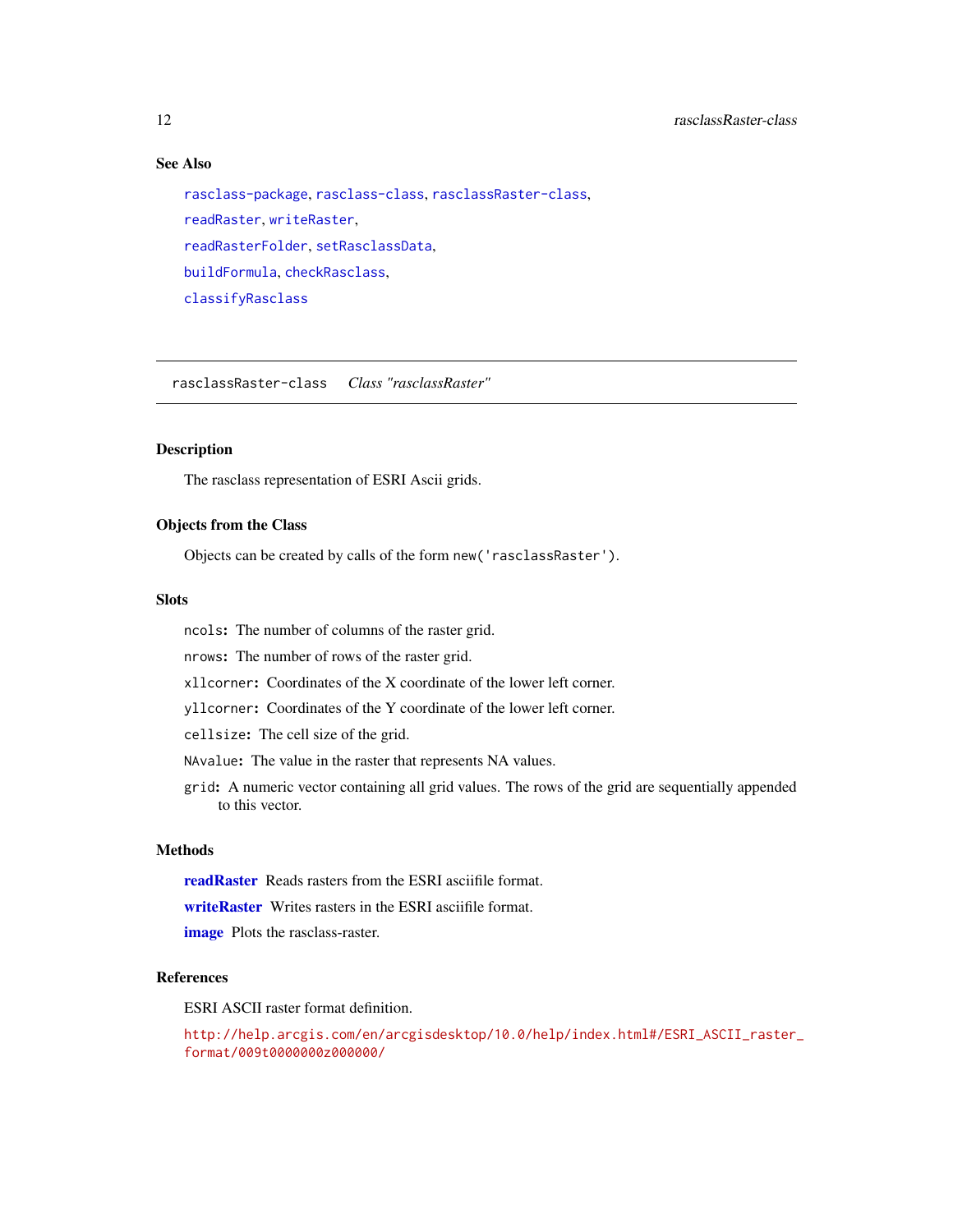#### <span id="page-12-0"></span>readRaster 13

# See Also

[rasclass-package](#page-1-1), [rasclass-class](#page-8-1), [readRaster](#page-12-1), [writeRaster](#page-16-1), [readRasterFolder](#page-13-1), [setRasclassData](#page-15-1), [buildFormula](#page-3-1), [checkRasclass](#page-4-1), [rasclassMlc](#page-10-1), [classifyRasclass](#page-5-1)

<span id="page-12-1"></span>

readRaster *Read ESRI asciigrid files*

# Description

This function reads ESRI asciigrid files and stores the information in a [rasclassRaster](#page-11-2) object.

# Usage

readRaster(path, asInteger = FALSE)

# Arguments

| path      | A local path to the input ascii raster file.                                                                |
|-----------|-------------------------------------------------------------------------------------------------------------|
| asInteger | An optional logical argument. If set TRUE, the input data values will be rounded<br>and stored as integers. |
|           |                                                                                                             |

# Details

The information from the header of the ESRI asciigrid raster (*.asc* file extention) is stored in specific slots of the rasclassRaster object. The gridcell values are stored in a numeric vector. The rows of the raster grid are sequencially appended to that vector.

The optional argument allows to load data as integer to reduce memory requirements of the rasclassRaster object.

# Value

A [rasclassRaster](#page-11-2) object.

# References

ESRI ASCII raster format definition.

[http://help.arcgis.com/en/arcgisdesktop/10.0/help/index.html#/ESRI\\_ASCII\\_raster\\_](http://help.arcgis.com/en/arcgisdesktop/10.0/help/index.html#/ESRI_ASCII_raster_format/009t0000000z000000/) [format/009t0000000z000000/](http://help.arcgis.com/en/arcgisdesktop/10.0/help/index.html#/ESRI_ASCII_raster_format/009t0000000z000000/)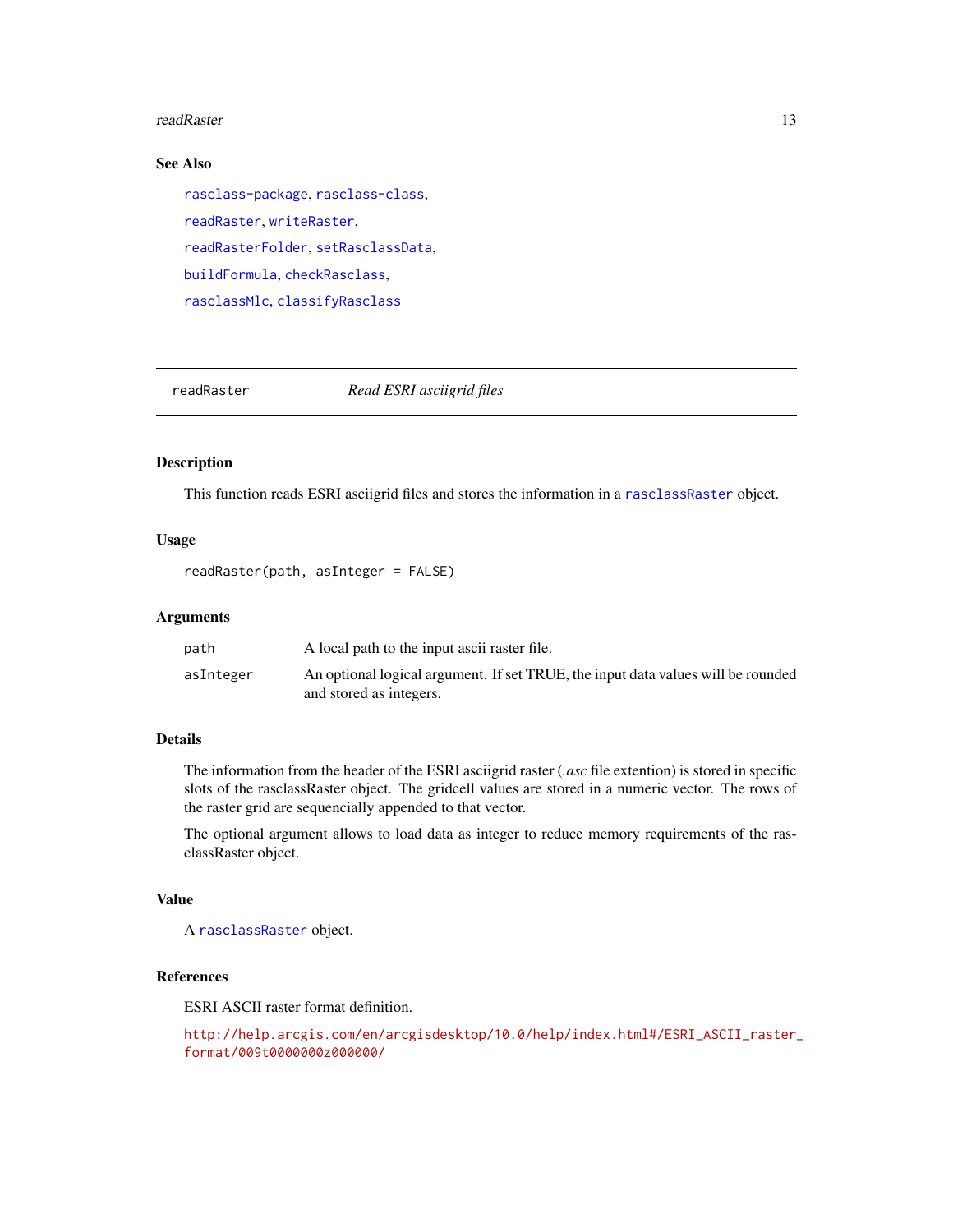# See Also

```
rasclass-package, rasclass-class, rasclassRaster-class,
writeRaster,
readRasterFolder, setRasclassData,
buildFormula, checkRasclass,
rasclassMlc, classifyRasclass
```
# Examples

```
## Not run:
myraster <- readRaster(path = "mypath", asInteger = FALSE)
image(myraster)
## End(Not run)
```
<span id="page-13-1"></span>readRasterFolder *Load ESRI asciigrid Data for Classification*

# Description

This function automatically loads all ESRI asciigrid files from a specified folder into a [rasclass-class](#page-8-1) object.

# Usage

```
readRasterFolder(path, samplename = "sample", filenames = NULL,
object = new("rasclass"), asInteger = FALSE)
```
# Arguments

| path       | A path to a folder that contains input raster files ( <i>asc</i> extention).                                                         |
|------------|--------------------------------------------------------------------------------------------------------------------------------------|
| samplename | An optional character string containing the name of the sample file, the default<br>name is "sample" or equivalently "sample.asc".   |
| filenames  | An optional character vector containing the names of the files used as explana-<br>tory (dependent) variables in the classifictaion. |
| object     | An optional rasclass-class object to store the data in.                                                                              |
| asInteger  | An optional logical variable, whether the data should be loaded as integer values<br>to reduce the memory requirements.              |

<span id="page-13-0"></span>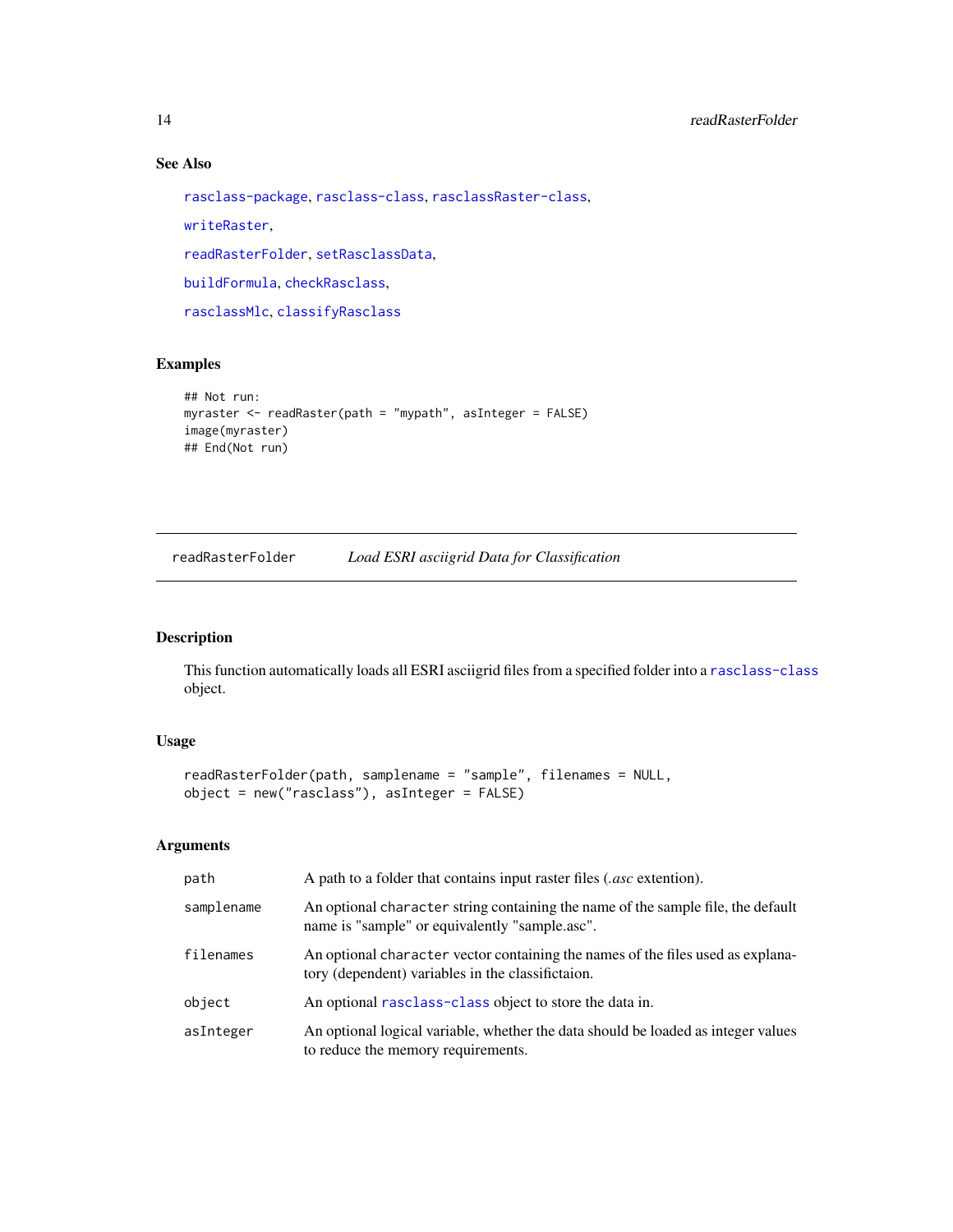#### <span id="page-14-0"></span>readRasterFolder 15

#### Details

This function loads ESRI asciigrid files (*.asc* file extention) that are found in the specified folder. All files in the folder will be loaded if not specified differently using the *filenames* argument. The data is stored into the data slot of a [rasclass-class](#page-8-1) object, wich can be used for classification using one of the rasclass algorithms. The names of the files provided are stored in the column names of the stored dataframe.

It is required that all the input raster files in the specified folder have the same extent and gridsize (i.e. have the same header) and are in the same projection. The rasclass classifier methods assume that all rasters are aligned and have he same grid size. An identical header and projection system of all the files assures this comparability of all input layers in the subsequent classification.

The rasclass classifiers are supervised classification algorithms and therefore a sample file has to be provided. The sample file contains the training cells for the models. The default sample file name is "sample", if the sample file has another name it can be specified using the optional argument *samplename*. The ".asc" extension is not required in the filenames, they are added and stripped off, depending on the use of the names.

#### Value

A [rasclass-class](#page-8-1) object containing the loaded data as a dataframe in the data slot.

# Memory Issues

The readRasterFolder function only keeps track of data raster cells that have an observed value in every input layer provided, except for the sample layer. Therefore if any of the layers representing the independent variables in the classification has a NA value in a cell, none of the cell values will be stored. The resulting grid structure of the minimum area with complete inforamtion of each cell is stored as a dummy variable vector in the gridSkeleton slot.

If there are memory constraints when loading large raster files, the order of reading the input raster files can be specified using the filenames option to optimize memory usage. In that way, by specifying the input raster with the most NA values as first file to read, the number of cells kept from all the other raster files read subsequently is reduced.

#### See Also

[rasclass-package](#page-1-1), [rasclass-class](#page-8-1), [rasclassRaster-class](#page-11-1), [readRaster](#page-12-1), [writeRaster](#page-16-1), [setRasclassData](#page-15-1), [buildFormula](#page-3-1), [checkRasclass](#page-4-1), [rasclassMlc](#page-10-1), [classifyRasclass](#page-5-1)

#### Examples

```
## Not run:
object <- readRasterFolder(path = "mypath", samplename = "mysample",
filenames = c('myvar1.asc', 'myvar2.asc'))
object <- classifyRasclass(object)
## End(Not run)
```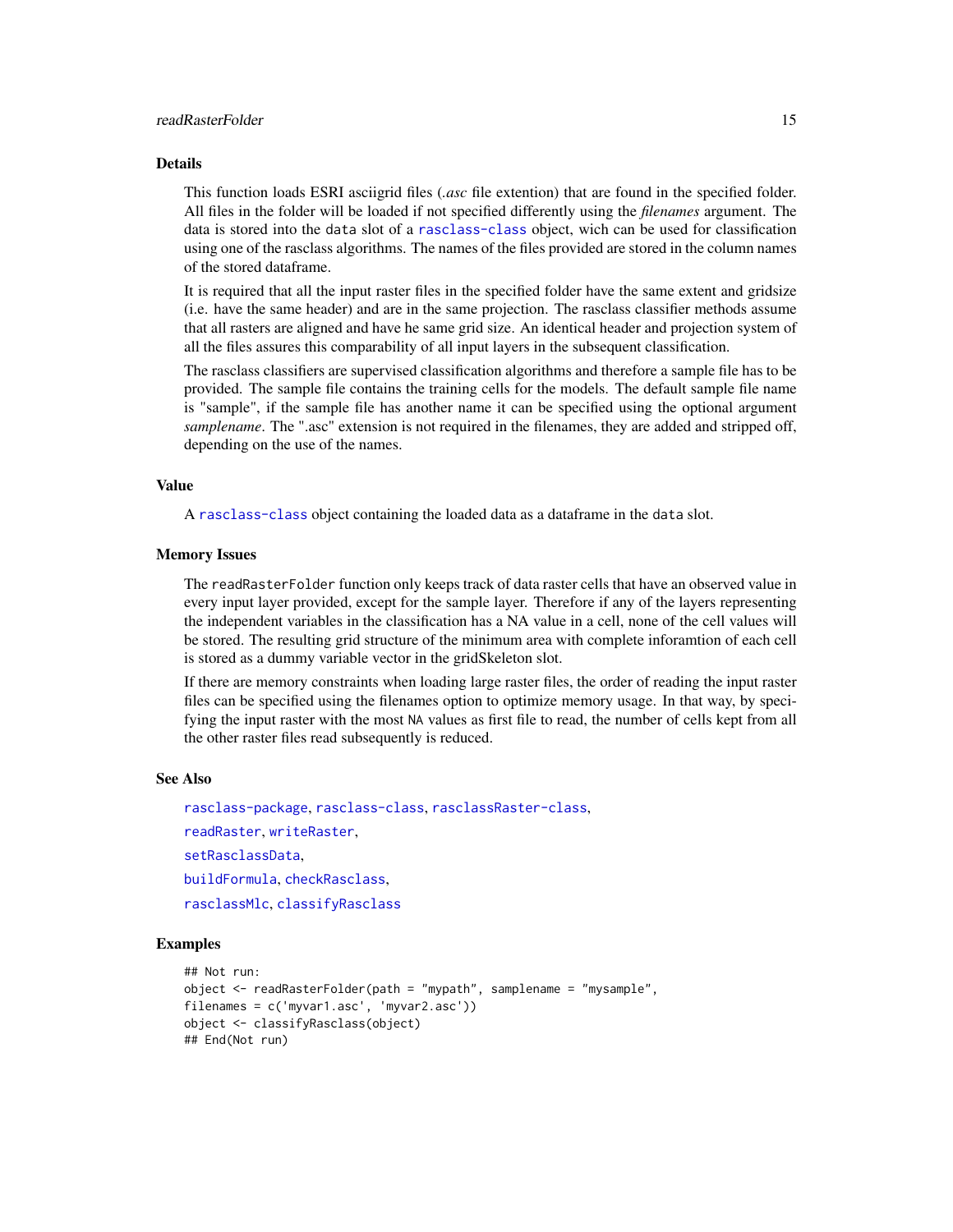<span id="page-15-1"></span><span id="page-15-0"></span>

# Description

This function adds data from a dataframe to an existing [rasclass-class](#page-8-1) object.

# Usage

```
setRasclassData(newdata, object = new('rasclass'), ncols = NA, nrows = NA,
xllcorner = NA, yllcorner = NA, cellsize = NA, NAvalue = NA,
samplename = 'sample')
```
# Arguments

| newdata    | A data frame containing raster cell values in its columns.                                                                        |
|------------|-----------------------------------------------------------------------------------------------------------------------------------|
| object     | An optional rasclass object where the data should be updated to, a new object is<br>created if not specified.                     |
| ncols      | The number of columns of the raster grid. Optional if the values are already<br>specified in the rasclass object.                 |
| nrows      | The number of rows of the raster grid. Optional if the values are already speci-<br>fied in the rasclass object.                  |
| xllcorner  | Coordinates of the X coordinate of the lower left corner. Optional if the values<br>are already specified in the rasclass object. |
| yllcorner  | Coordinates of the Y coordinate of the lower left corner. Optional if the values<br>are already specified in the rasclass object. |
| cellsize   | The cell size of the grid. Optional if the values are already specified in the<br>rasclass object.                                |
| NAvalue    | The value in the raster that represents NA values. Optional if the values are<br>already specified in the rasclass object.        |
| samplename | Optional name of the column in the input data frame that will be used as sample<br>data. The default is 'sample'.                 |

# Details

This function adds data from a dataframe to a rasclass object for subsequent classification using the classifiers from the rasclass package. Similar to the [readRasterFolder](#page-13-1), the name of the column containing the sample data has to be specified. The default sample column name is "sample".

The data in the input dataframe is assumed to be from raster files with the same projection, grid size and location. For ascii files this is equivalent to having an identical header in all the layers. If the common header has not been specified in the gridSkeleton slot of the input object before, the values have to be given as arguments to the function.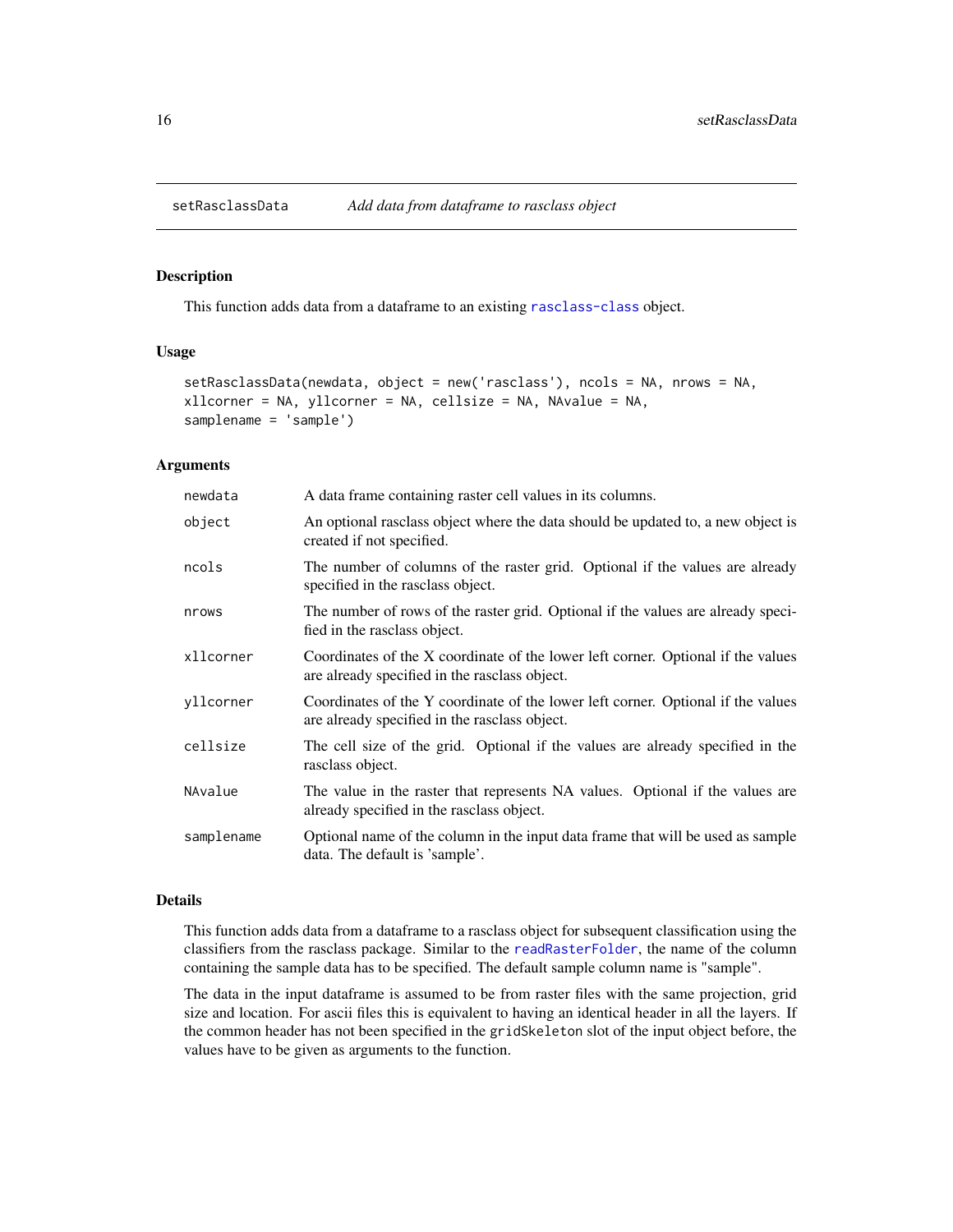#### <span id="page-16-0"></span>writeRaster 17

# Value

A [rasclass-class](#page-8-1) object containing the loaded data as a dataframe in the data slot.

# Memory Issues

The setRasclassData function only keeps track of data raster cells that have an observed value (non-NA) in every column of the input dataframe provided. The resulting grid structure will be retained in the gridSkeleton slot.

# See Also

[rasclass-package](#page-1-1), [rasclass-class](#page-8-1), [rasclassRaster-class](#page-11-1), [readRaster](#page-12-1), [writeRaster](#page-16-1), [readRasterFolder](#page-13-1), [buildFormula](#page-3-1), [checkRasclass](#page-4-1), [rasclassMlc](#page-10-1), [classifyRasclass](#page-5-1)

# Examples

```
# For this example, create artificial data
mysample <- c(rep(rep(c(1,2), each = 25), 25), rep(rep(c(3,4), each = 25), 25))
mysample <- mysample + sample(c(0, NA), 2500, replace = TRUE, prob = c(1, 10))
myvar1 <- rep(1:50, each = 50) + rnorm(2500, 0, 5)
myvar2 <- rep(rep(1:50), 50) + rnorm(2500, 0, 5)
newdata <- data.frame(mysample, myvar1, myvar2)
# Prepare a rasclass object using the dataframe and specifying raster properties
object <- new('rasclass')
object <- setRasclassData(newdata, ncols = 50, nrows = 50,
xllcorner = 0, yllcorner = 0, cellsize = 1, NAvalue = -9999,
samplename = 'mysample')
# Summarize the rasclass object
summary(object)
```
<span id="page-16-1"></span>writeRaster *Load ESRI asciigrid Data for Classification*

#### Description

This function exports the information in a [rasclassRaster](#page-11-2) object into an external ESRI asciigrid file.

# Usage

```
writeRaster(object, path = "predictedGrid.asc")
```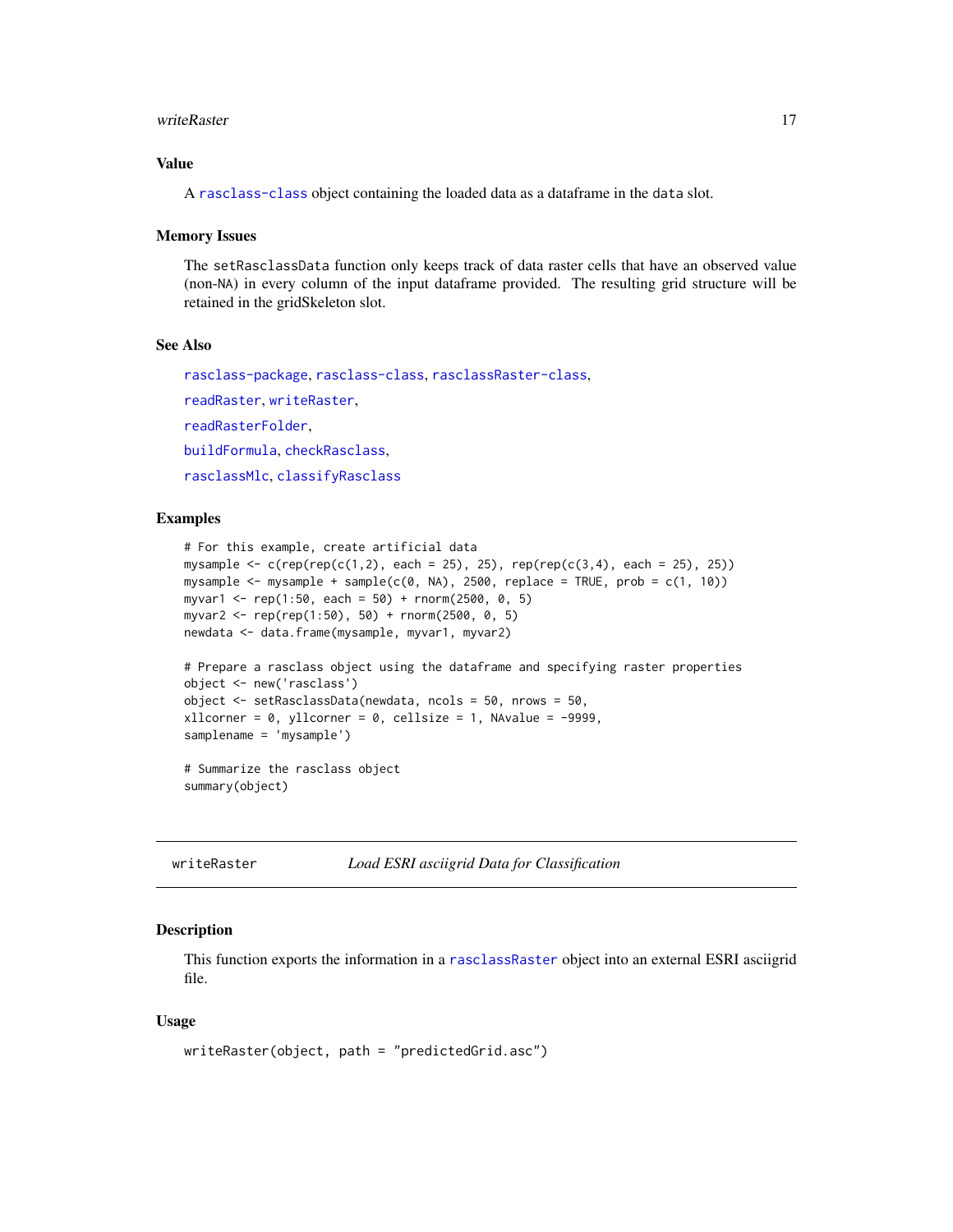# <span id="page-17-0"></span>Arguments

| object | A rasclassRaster object.                                                                                        |
|--------|-----------------------------------------------------------------------------------------------------------------|
| path   | Optional path to write ascii file, the default writes a file "predicted Grid.asc" into<br>the workspace folder. |

# References

ESRI ASCII raster format definition.

[http://help.arcgis.com/en/arcgisdesktop/10.0/help/index.html#/ESRI\\_ASCII\\_raster\\_](http://help.arcgis.com/en/arcgisdesktop/10.0/help/index.html#/ESRI_ASCII_raster_format/009t0000000z000000/) [format/009t0000000z000000/](http://help.arcgis.com/en/arcgisdesktop/10.0/help/index.html#/ESRI_ASCII_raster_format/009t0000000z000000/)

# See Also

[rasclass-package](#page-1-1), [rasclass-class](#page-8-1), [rasclassRaster-class](#page-11-1),

[readRaster](#page-12-1),

[readRasterFolder](#page-13-1), [setRasclassData](#page-15-1),

[buildFormula](#page-3-1), [checkRasclass](#page-4-1),

[rasclassMlc](#page-10-1), [classifyRasclass](#page-5-1)

# Examples

## Not run: writeRaster(myRaster, path = "mypath")

## End(Not run)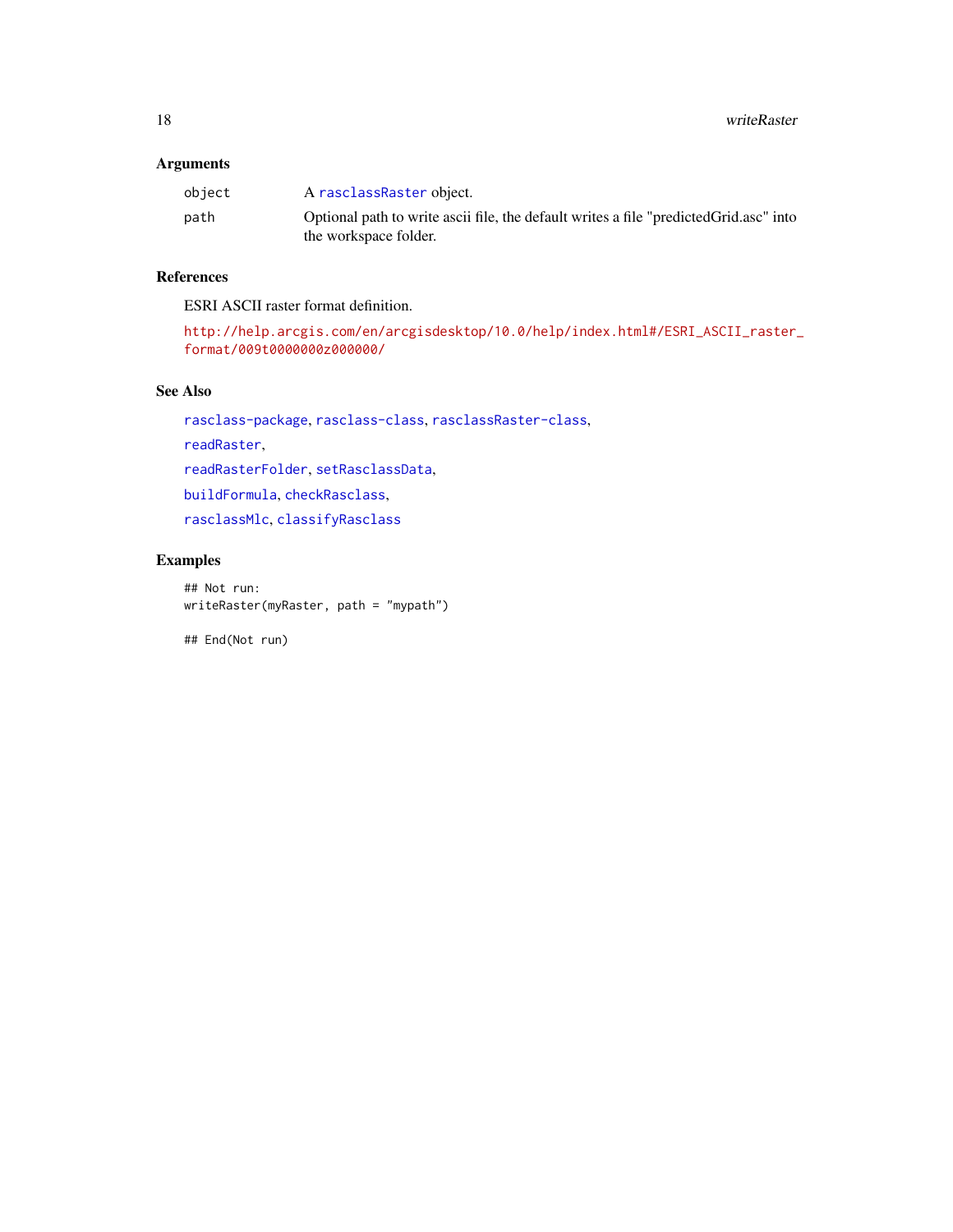# <span id="page-18-0"></span>Index

∗Topic ESRI ascii format readRaster, [13](#page-12-0) ∗Topic MLC rasclass-package, [2](#page-1-0) ∗Topic ascii rasclass-package, [2](#page-1-0) ∗Topic classes rasclass-class, [9](#page-8-0) rasclassRaster-class, [12](#page-11-0) ∗Topic classification rasclass-package, [2](#page-1-0) ∗Topic data setRasclassData, [16](#page-15-0) ∗Topic formula buildFormula, [4](#page-3-0) ∗Topic landcover classifyRasclass, [6](#page-5-0) rasclass-class, [9](#page-8-0) rasclass-package, [2](#page-1-0) rasclassRaster-class, [12](#page-11-0) readRaster, [13](#page-12-0) readRasterFolder, [14](#page-13-0) writeRaster, [17](#page-16-0) ∗Topic multinom rasclass-class, [9](#page-8-0) rasclass-package, [2](#page-1-0) rasclassRaster-class, [12](#page-11-0) readRaster, [13](#page-12-0) readRasterFolder, [14](#page-13-0) writeRaster, [17](#page-16-0) ∗Topic package rasclass-package, [2](#page-1-0) ∗Topic rasclass buildFormula, [4](#page-3-0) setRasclassData, [16](#page-15-0) ∗Topic raster classification classifyRasclass, [6](#page-5-0) rasclass-class, [9](#page-8-0) rasclassRaster-class, [12](#page-11-0)

readRaster, [13](#page-12-0) readRasterFolder, [14](#page-13-0) writeRaster, [17](#page-16-0) ∗Topic raster rasclass-package, [2](#page-1-0) buildFormula, *[2](#page-1-0)*, [4,](#page-3-0) *[6](#page-5-0)*, *[8](#page-7-0)*, *[10](#page-9-0)[–15](#page-14-0)*, *[17,](#page-16-0) [18](#page-17-0)* buildFormula,rasclass-method *(*buildFormula*)*, [4](#page-3-0) call, *[10](#page-9-0)* character, *[10](#page-9-0)* checkRasclass, *[2](#page-1-0)*, *[4](#page-3-0)*, [5,](#page-4-0) *[8](#page-7-0)*, *[10](#page-9-0)[–15](#page-14-0)*, *[17,](#page-16-0) [18](#page-17-0)* checkRasclass,rasclass-method *(*checkRasclass*)*, [5](#page-4-0) classifyRasclass, *[2](#page-1-0)*, *[4](#page-3-0)*, *[6](#page-5-0)*, [6,](#page-5-0) *[10](#page-9-0)[–15](#page-14-0)*, *[17,](#page-16-0) [18](#page-17-0)* classifyRasclass,rasclass-method *(*classifyRasclass*)*, [6](#page-5-0) data.frame, *[10](#page-9-0)* formula, *[10](#page-9-0)* image, *[10](#page-9-0)*, *[12](#page-11-0)* image,rasclass-method *(*rasclass-class*)*,  $\mathbf Q$ image, rasclassRaster-method *(*rasclassRaster-class*)*, [12](#page-11-0) list, *[10](#page-9-0)* logical, *[10](#page-9-0)* matrix, *[10](#page-9-0)* mlp, *[8](#page-7-0)*, *[10](#page-9-0)* multinom, *[7](#page-6-0)*, *[10](#page-9-0)* nnet, *[7](#page-6-0)* numeric, *[10](#page-9-0)* randomForest, *[8](#page-7-0)*, *[10](#page-9-0)* rasclass, *[5](#page-4-0)*, *[9](#page-8-0)*, *[11](#page-10-0)*